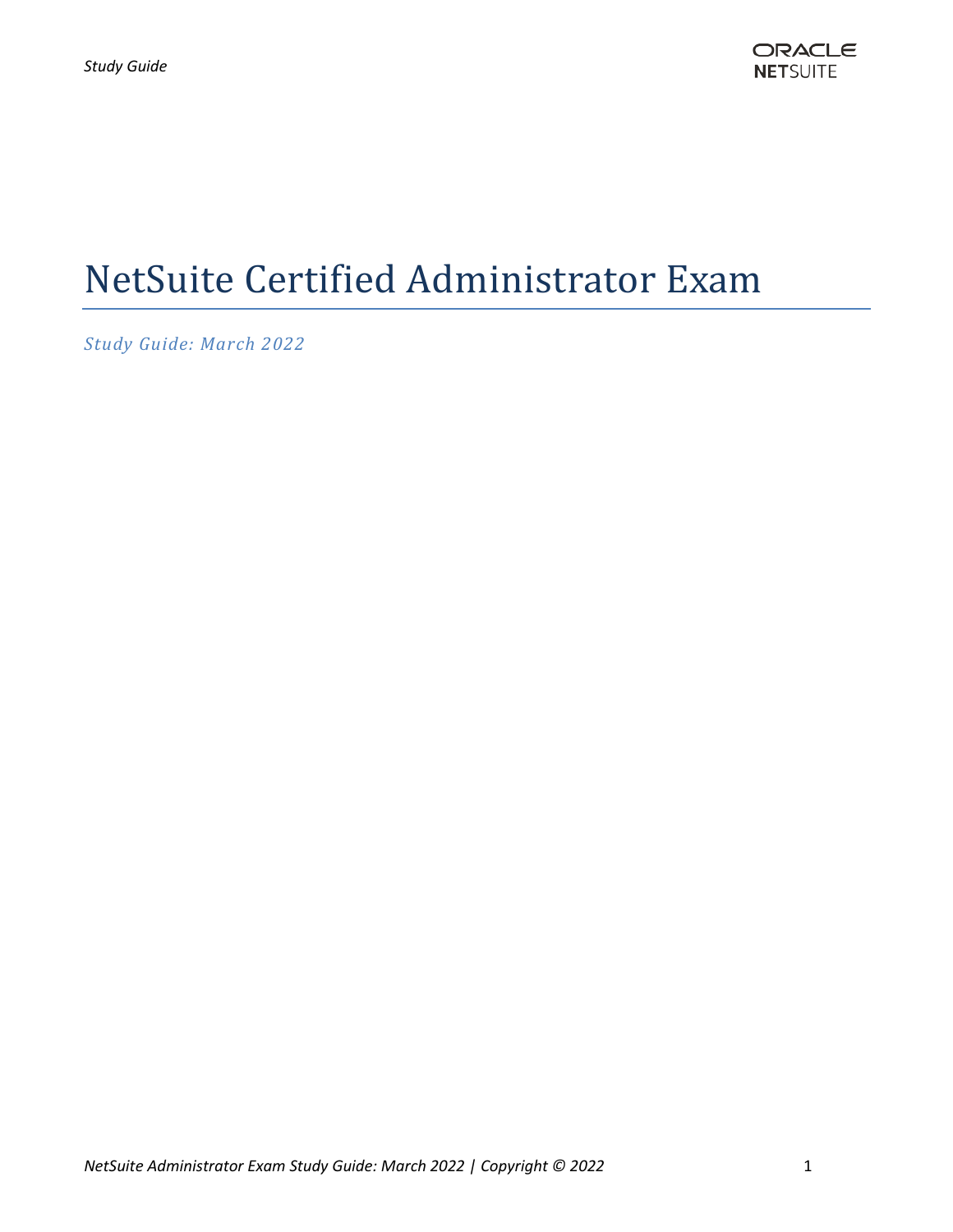

# **Contents**

| Compare differences between field display types and uses cases where appropriate 10                           |  |
|---------------------------------------------------------------------------------------------------------------|--|
| Match custom field settings for displaying, calculating, or manipulating data from other fields or records to |  |
| Compare differences between setting "Record is Parent" vs. publishing a Sublists search.  10                  |  |
|                                                                                                               |  |
| Given a use case, select appropriate attributes when defining a custom record type 10                         |  |
|                                                                                                               |  |
|                                                                                                               |  |
| Identify a method for determining all the automations running for a given record.  11                         |  |
|                                                                                                               |  |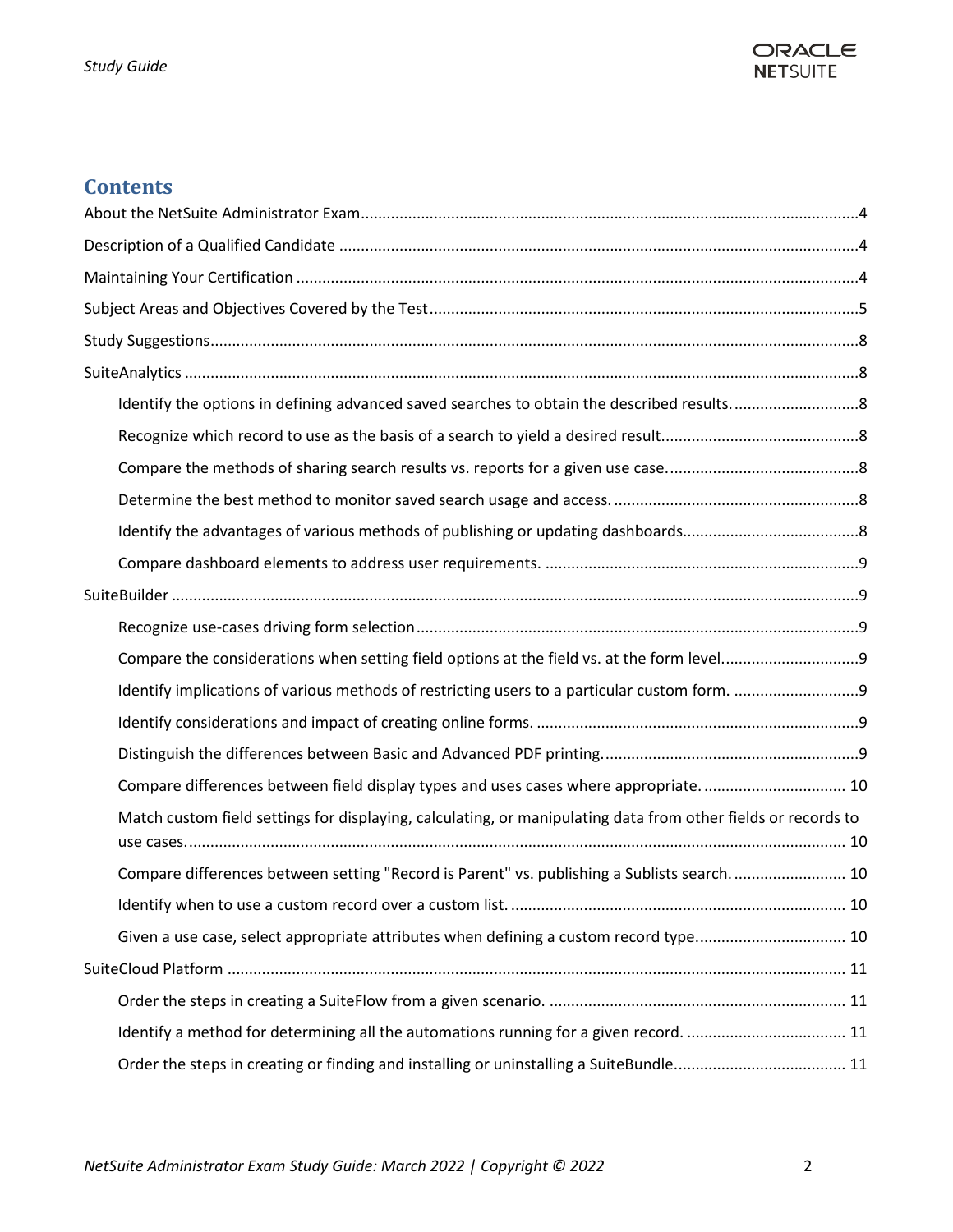# ORACLE **NETSUITE**

| Compare differences between Managed vs. non-managed bundles and identify steps in updating already                                                                                                                                                                                                     |  |
|--------------------------------------------------------------------------------------------------------------------------------------------------------------------------------------------------------------------------------------------------------------------------------------------------------|--|
| Compare uses of SuiteTalk SOAP Web Services, SuiteScript, ODBC/SuiteAnalytics Connect and CSV Import                                                                                                                                                                                                   |  |
|                                                                                                                                                                                                                                                                                                        |  |
| Recognize recommended NetSuite practices for creating and assigning custom roles and use of Global                                                                                                                                                                                                     |  |
| Identify how subsidiary access is defined on custom roles and impact of subsidiary on entity records 12                                                                                                                                                                                                |  |
|                                                                                                                                                                                                                                                                                                        |  |
| Identify how role options affect the records, searches, and forms to which a user will have access 12                                                                                                                                                                                                  |  |
| Identify considerations of assignment of limited access or custom role to Vendor, Partner, Customer, or                                                                                                                                                                                                |  |
|                                                                                                                                                                                                                                                                                                        |  |
| Recognize NetSuite recommended practices around managing NetSuite environments (Sandbox,<br>Production, Release Preview). How to Study: SuiteAnswers keyword: Sandbox refresh, Release Preview.<br>SuiteAnswers topics: Best Practices for NetSuite Administrators (Intermediate) - SuiteWorld 2012 13 |  |
| Determine the proper use of advanced options in CSV Import and SuiteCloud Plus.  13                                                                                                                                                                                                                    |  |
| Analyze an error in the CSV Import process to determine the appropriate resolution 13                                                                                                                                                                                                                  |  |
|                                                                                                                                                                                                                                                                                                        |  |
|                                                                                                                                                                                                                                                                                                        |  |
|                                                                                                                                                                                                                                                                                                        |  |
|                                                                                                                                                                                                                                                                                                        |  |
|                                                                                                                                                                                                                                                                                                        |  |
| . 14                                                                                                                                                                                                                                                                                                   |  |
|                                                                                                                                                                                                                                                                                                        |  |
|                                                                                                                                                                                                                                                                                                        |  |
| Given a scenario, determine what information is needed to troubleshoot a problem 14                                                                                                                                                                                                                    |  |
| Identify how to determine how many licenses are provisioned and number of licenses being used 14                                                                                                                                                                                                       |  |
|                                                                                                                                                                                                                                                                                                        |  |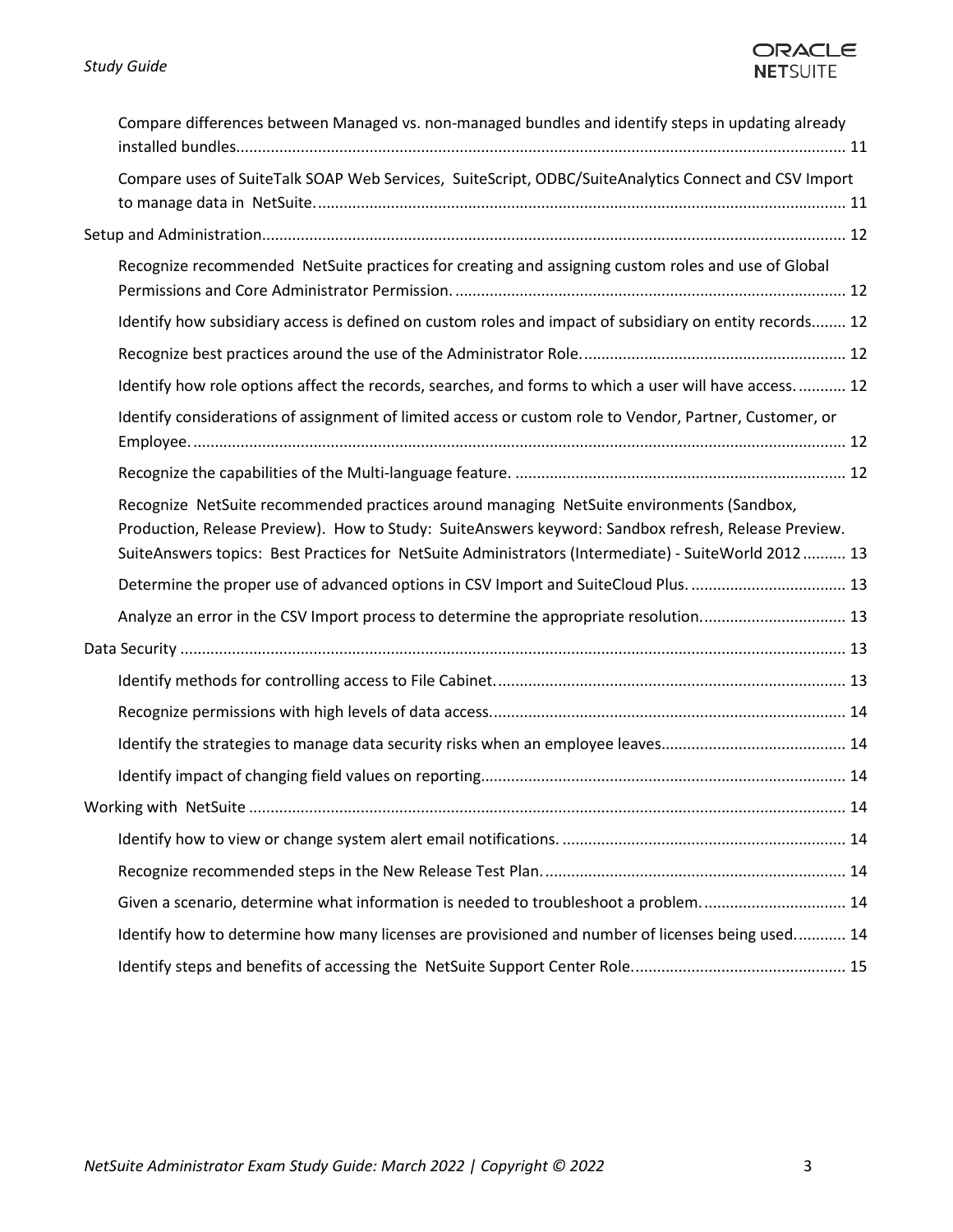

# <span id="page-3-0"></span>**About the NetSuite Administrator Exam**

This is the second exam required for NetSuite Administrator Certification, to be taken after the SuiteFoundation Exam has been passed.

Passing this NetSuite Administrator Exam certifies that you have the knowledge and skills necessary to be a Certified NetSuite Administrator. See Description of a Qualified Candidate below.

#### **Fee: \$250**

Conditions:

- This will be a live proctored examination. Online testing is also available.
- No written or online reference materials may be used during the exam.
- Retakes will be permitted after 15 days.
- Exam will be 90 minutes and approximately 60 questions.
- Candidates requiring extended time should send an email to [certification@netsuite.com](mailto:certification@netsuite.com) and allow a week to process.

# <span id="page-3-1"></span>**Description of a Qualified Candidate**

The candidate has ideally 1 year of experience configuring and managing a robust NetSuite implementation/account. The candidate can perform the day-to-day tasks of managing the application to meet the company's needs. Their role is to support users and they understand the standard business processes, standard accounting practices, advanced features, options, and capabilities of the product.

# <span id="page-3-2"></span>**Maintaining Your Certification**

There will be 2 ongoing requirements for maintaining your NetSuite Administrator title:

## **Annual Release Maintenance**

Oracle NetSuite will publish a once per year "New Release Quiz" to validate awareness of new NetSuite features that have been released in the prior year. Information on availability of this Upgrade Test will be posted to the following:

- Emailed out to the email of record in the Webassessor testing system
- Included in the Announcements posted to the NetSuite Certification webpage [\(www.netsuite.com/certification\)](http://www.netsuite.com/certification)
- Closed LinkedIn NetSuite Certified Administrator Group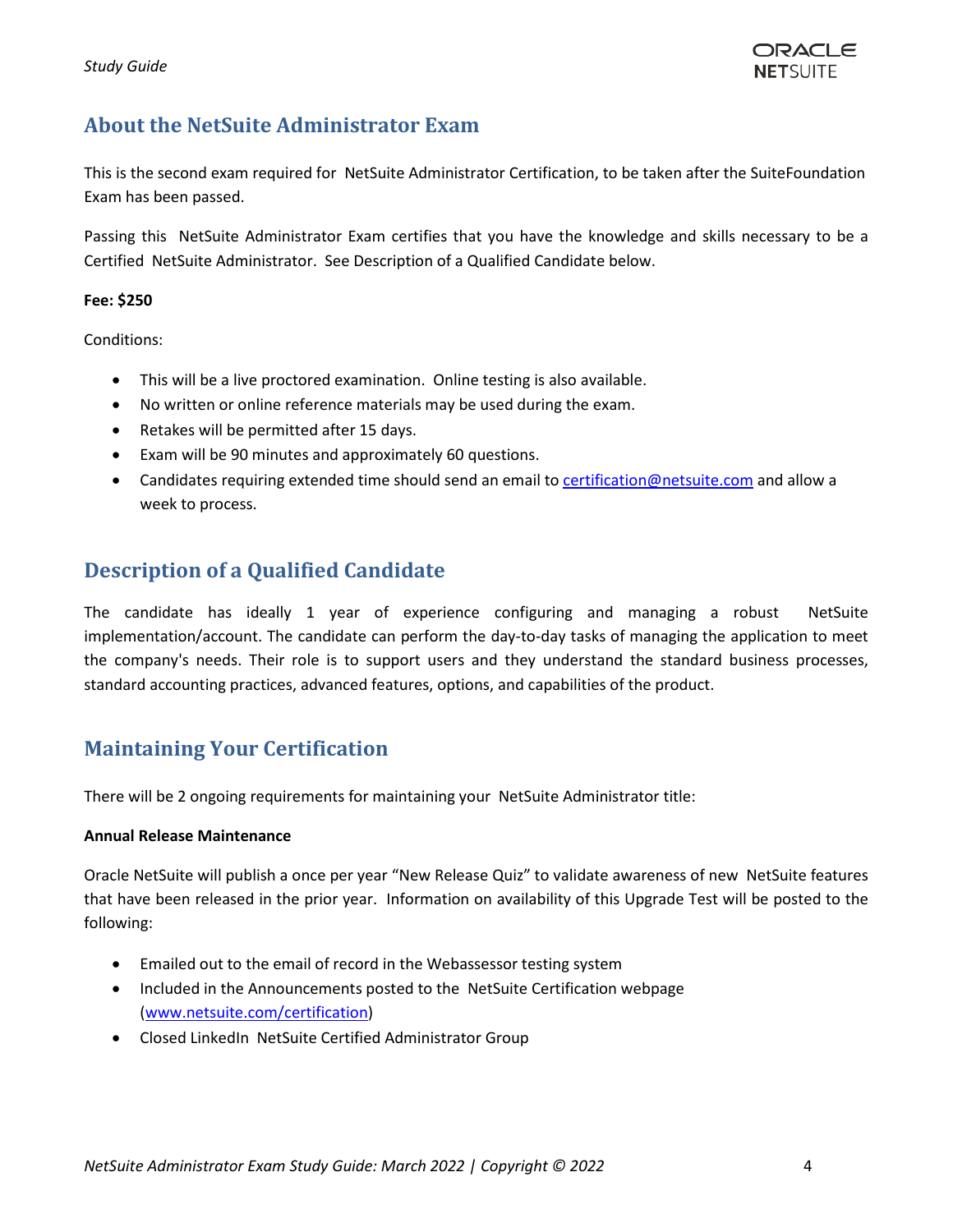

## **Refresh Administrator Exam**

Oracle NetSuite reserves the right to require a Retake of the Administrator Exam at its own discretion. This will not be more frequent than once in 3 years.

# **Recommended Training and Background**

## **Recommended Training Courses:**

- [ERP: Fundamentals](https://www.netsuite.com/portal/services/training/suite-training/description-erp-fundamentals.shtml) (3 days)
- [NetSuite: Administrator Fundamentals](https://www.netsuite.com/portal/services/training/suite-training/description-administrator-fundamentals.shtml) (2 days)
- NetSuite [Certification: Administrator Exam Preparation](https://www.netsuite.com/portal/services/training/description-admin-exam-preparation.shtml) (2 days)
- [SuiteAnalytics: Reports and Searches](http://www.netsuite.com/portal/services/training/description-suite-analytics-reports-and-searches.shtml) (2 days)
- [SuiteAnalytics: Advanced Searches](http://www.netsuite.com/portal/services/training/description-suite-analytics-advanced-searches.shtml) (2 days)
- [SuiteCloud: Exploring the NetSuite](http://www.netsuite.com/portal/services/training/description-suitecloud-exploring-the-netsuite-platform.shtml) Platform (2 days)
- [SuiteFlow: Workflow](http://www.netsuite.com/portal/services/training/description-suiteflow-workflow-fundamentals.shtml) Fundamentals (2 days)

## **Recommended Skill Level:**

Equivalent to at least 1 year administering a complex NetSuite instance with extensive customization and rigorous reporting requirements.

# <span id="page-4-0"></span>**Subject Areas and Objectives Covered by the Test**

These are the broad subject areas covered on the Exam:

- SuiteAnalytics
- SuiteBuilder
- SuiteCloud Platform
- Setup and Administration
- Data Security
- Working with NetSuite

Below is each subject area broken out into more detail:

|                       |                     | Identify the options in defining advanced saved searches to<br>obtain the described results. |
|-----------------------|---------------------|----------------------------------------------------------------------------------------------|
|                       | <b>Saved Search</b> | Recognize which record to use as the basis of a search to<br>yield a desired result.         |
| <b>SuiteAnalytics</b> |                     | Compare the methods of sharing search results vs. reports                                    |
|                       |                     | for a given use case.<br>Determine the best method to monitor saved search usage             |
|                       |                     | and access.                                                                                  |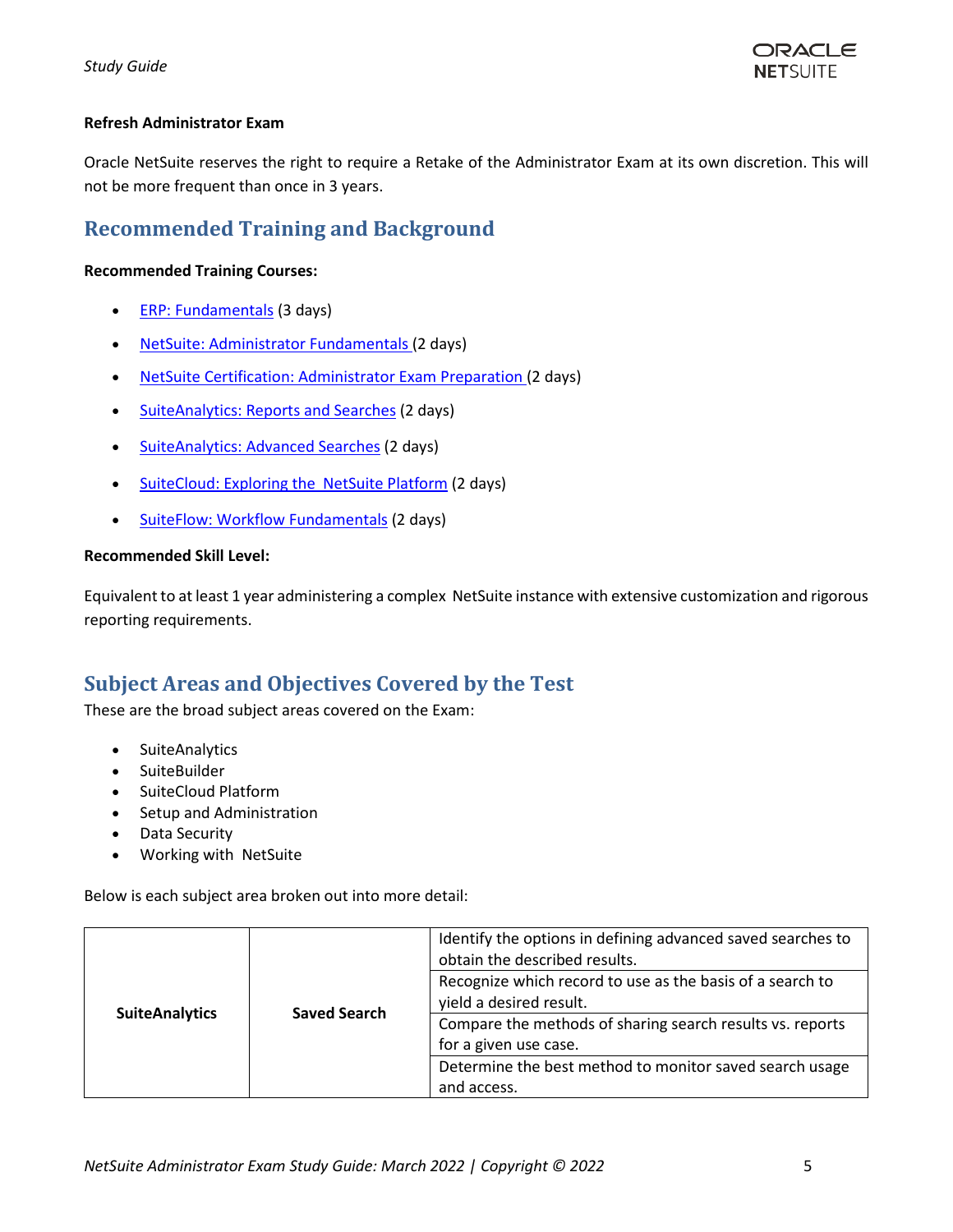

|                            | <b>Dashboard</b>          | Identify the advantages of various methods of publishing or<br>updating dashboards.                                                                     |
|----------------------------|---------------------------|---------------------------------------------------------------------------------------------------------------------------------------------------------|
|                            |                           | Compare dashboard elements to address user<br>requirements.                                                                                             |
|                            |                           | Recognize use-cases driving form selection.                                                                                                             |
|                            | <b>Form Customization</b> | Compare the considerations when setting field options at<br>the field vs. at the form level.                                                            |
|                            |                           | Identify implications of various methods of restricting users<br>to a particular custom form.                                                           |
|                            | <b>Online Forms</b>       | Identify considerations and impact of creating online forms.                                                                                            |
|                            | Layout customization      | Distinguish the differences between Basic and Advanced<br>PDF printing.                                                                                 |
| <b>SuiteBUILDer</b>        |                           | Compare differences between field display types and uses<br>cases where appropriate.                                                                    |
|                            | <b>Custom Fields</b>      | Match custom field settings for displaying, calculating, or<br>manipulating data from other fields or records to use cases.                             |
|                            |                           | Compare differences between setting "Record is Parent" vs.<br>publishing a sublist search.                                                              |
|                            | <b>Custom Records</b>     | Identify when to use a custom record over a custom list.                                                                                                |
|                            |                           | Given a use case, select appropriate attributes when<br>defining a custom record type.                                                                  |
|                            |                           | Order the steps in creating a SuiteFlow from a given                                                                                                    |
|                            |                           | scenario.<br>Identify scenarios where SuiteFlow can be used to solve a                                                                                  |
|                            | <b>SuiteFlow</b>          | user requirement.                                                                                                                                       |
|                            |                           | Identify a method for determining all the automations<br>running for a given record.                                                                    |
| <b>SuiteCloud Platform</b> |                           | Order the steps in creating or finding and installing or<br>uninstalling a SuiteBundle.                                                                 |
|                            | <b>SuiteBundler</b>       | Compare differences between Managed vs. non-managed<br>bundles and identify steps in updating already installed<br>bundles.                             |
|                            | <b>Extending NetSuite</b> | Compare uses of SuiteTalk/SOAP Web Services, SuiteScript,<br>ODBC/SuiteAnalytics Connect and CSV Import to manage<br>data in NetSuite.                  |
|                            | <b>Manage Roles</b>       | Recognize recommended NetSuite practices for creating<br>and assigning custom roles and use of Global Permissions<br>and Core Administrator Permission. |
| Setup and                  |                           | Identify how subsidiary access is defined on custom roles<br>and impact of subsidiary on entity records.                                                |
| <b>Administration</b>      |                           | Recognize best practices around the use of the                                                                                                          |
|                            |                           | Administrator Role.                                                                                                                                     |
|                            |                           | Identify how role options affect the records, searches, and<br>forms to which a user will have access.                                                  |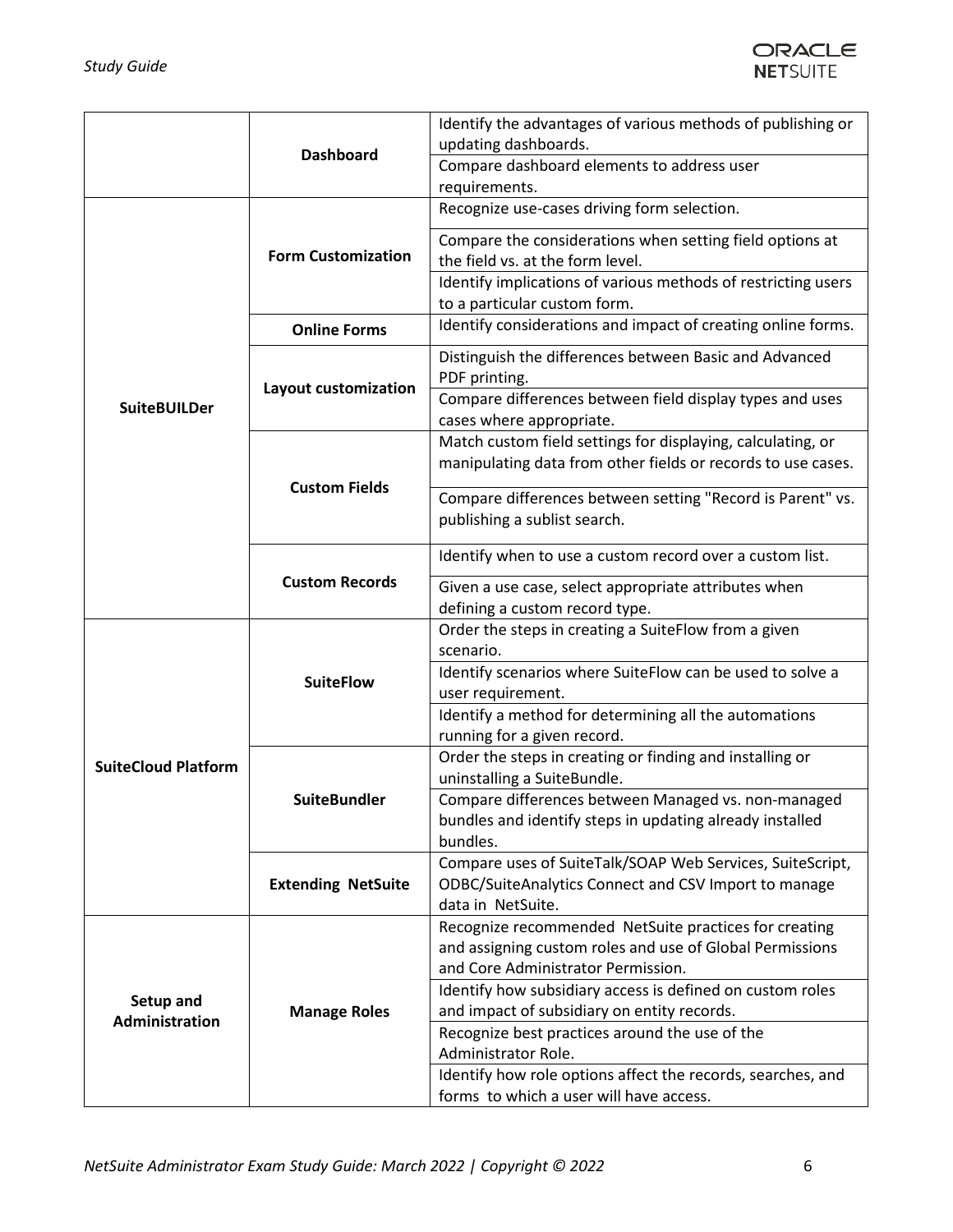

|                                        |                                             | Identify considerations of assignment of limited access or<br>custom role to Vendor, Partner, Customer, or Employee.         |
|----------------------------------------|---------------------------------------------|------------------------------------------------------------------------------------------------------------------------------|
|                                        | <b>Supporting users</b><br>worldwide        | Recognize the capabilities of the Multi-language feature.                                                                    |
|                                        | <b>Sandbox Refresh</b>                      | Recognize NetSuite recommended practices around<br>managing NetSuite environments (Sandbox, Production,<br>Release Preview). |
|                                        | <b>CSV Import</b>                           | Determine the proper use of advanced options in CSV<br>Import and SuiteCloud Plus.                                           |
|                                        |                                             | Analyze an error in the CSV Import process to determine the<br>appropriate resolution.                                       |
|                                        | <b>Data Access</b><br><b>Removing Users</b> | Identify methods for controlling access to File Cabinet.                                                                     |
|                                        |                                             | Identify available security controls for user login, including<br>Two-Factor Authentication and Single Sign-On.              |
| <b>Data Security</b>                   |                                             | Identify setup for Two-Factor Authentication and Single<br>Sign-On.                                                          |
|                                        |                                             | Recognize permissions with high levels of data access.                                                                       |
|                                        |                                             | Identify the strategies to manage data security risks when<br>an employee leaves.                                            |
|                                        | General                                     | Identify impact of changing field values on reporting.                                                                       |
|                                        | <b>Notifications</b>                        | Identify how to view or change system alert email<br>notifications.                                                          |
|                                        | <b>Preparing for Releases</b>               | Recognize recommended steps in the New Release Test<br>Plan.                                                                 |
| <b>Working with</b><br><b>NetSuite</b> | <b>Troubleshooting in NS</b>                | Given a scenario, determine what information is needed to<br>troubleshoot a problem.                                         |
|                                        |                                             | Identify how to determine how many licenses are                                                                              |
|                                        |                                             | provisioned and number of licenses being used.                                                                               |
|                                        |                                             | Identify steps and benefits of accessing the NetSuite                                                                        |
|                                        |                                             | Support Center Role.                                                                                                         |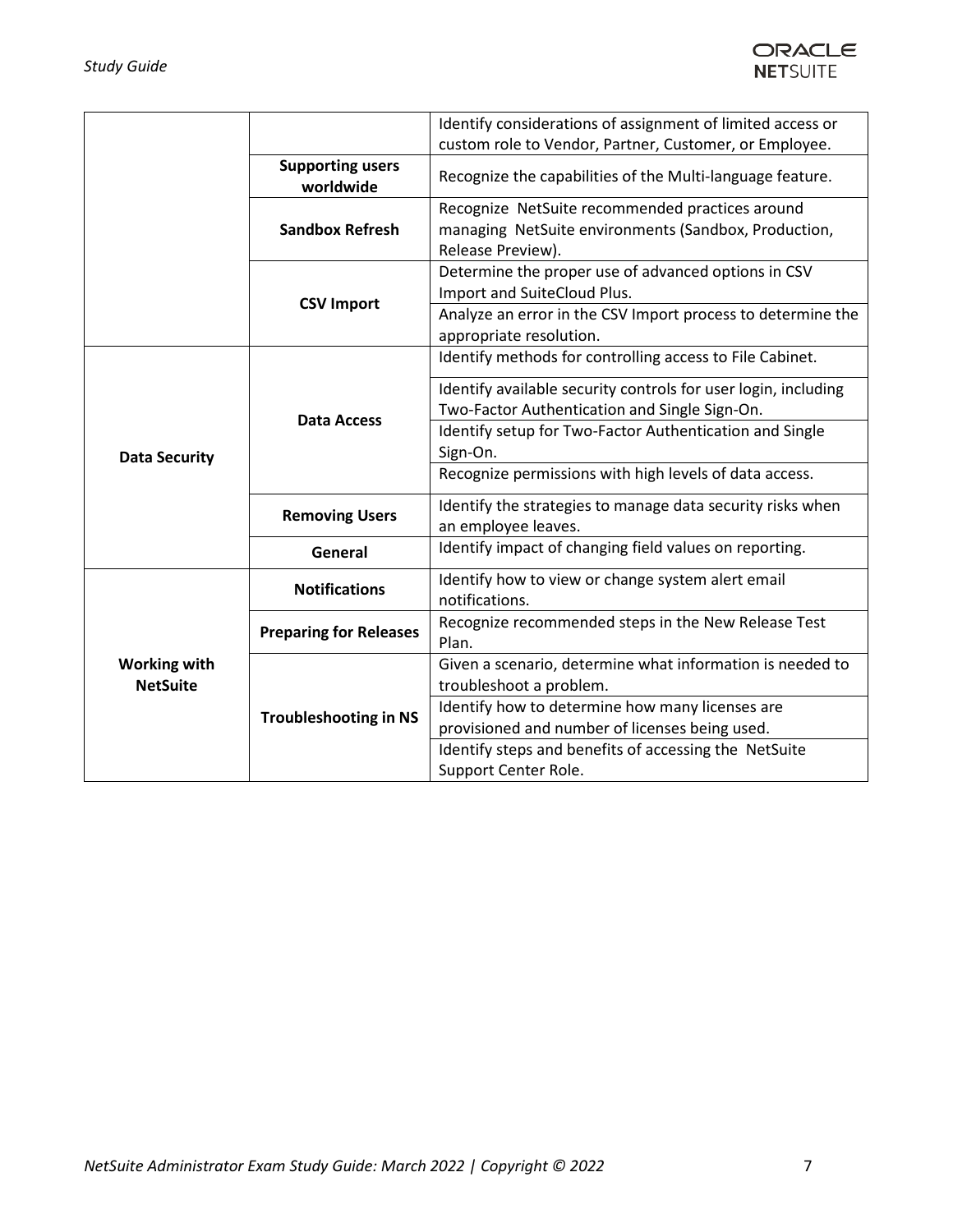# <span id="page-7-1"></span><span id="page-7-0"></span>**Study Suggestions**

# **SuiteAnalytics**

## <span id="page-7-2"></span>**Identify the options in defining advanced saved searches to obtain the described results.**

**How to Study:** Master these concepts- use these as SuiteAnswers Keywords: Summary types, formulas, functions, expression builder (), minimum, maximum, grouping, averages, apply to. SuiteAnswers Topic: Search Formula Examples and Tips

**Courses addressing this topic:** SuiteAnalytics: Reports and Searches; SuiteAnalytics: Financial Reports and Searches, SuiteAnalytics: Advanced Searches; NetSuite Certification: Administrator Exam Preparation

## <span id="page-7-3"></span>**Recognize which record to use as the basis of a search to yield a desired result.**

**How to Study:** Study how NetSuite standard record types are joined to each other. SuiteAnswers Topics: Search Formula Examples and Tips; Standard Search Filters

**Courses addressing this topic:** SuiteAnalytics: Reports and Searches; SuiteAnalytics: Financial Reports and Searches; NetSuite Certification: Administrator Exam Preparation

#### <span id="page-7-4"></span>**Compare the methods of sharing search results vs. reports for a given use case.**

**How to Study:** Know how to compare these functions for sharing data, as related to Saved Searches vs. Custom Reports: Messaging, Alerts, Scheduling, Emails. Know the difference between sending out a single record, vs. summary of records. How is timing affected for these features? Is there a way to send them out to a pre-defined group of people? What if the recipient list varies depending on the results? SuiteAnswers Topic: Defining Recipients for Saved Search Email; Sending Summarized vs. Single-Record Results

**Courses addressing this topic:** SuiteAnalytics: Reports and Searches, SuiteAnalytics: Financial Reports and Searches; SuiteAnalytics: Advanced Searches

## <span id="page-7-5"></span>**Determine the best method to monitor saved search usage and access.**

**How to Study:** Become familiar with how to give access to users to Saved Searches and how to monitor who executes/edits/deletes Saved Searches; Search keywords on SuiteAnswers: Defining Audiences for Saved Searches, Audit Trail for Saved Searches, Reports and Schedules

**Courses addressing this topic:** SuiteAnalytics: Reports and Searches

## <span id="page-7-6"></span>**Identify the advantages of various methods of publishing or updating dashboards.**

**How to Study:** Compare advantages and disadvantages of using standard roles with Publish Dashboard permission, vs. creating custom roles only for publishing dashboards, vs. using the Global Permissions feature. Review these SuiteAnswers topics: Publishing a Dashboard; Applying Changes to Published Dashboards

**Courses addressing this topic:** NetSuite Certification: Administrator Exam Preparation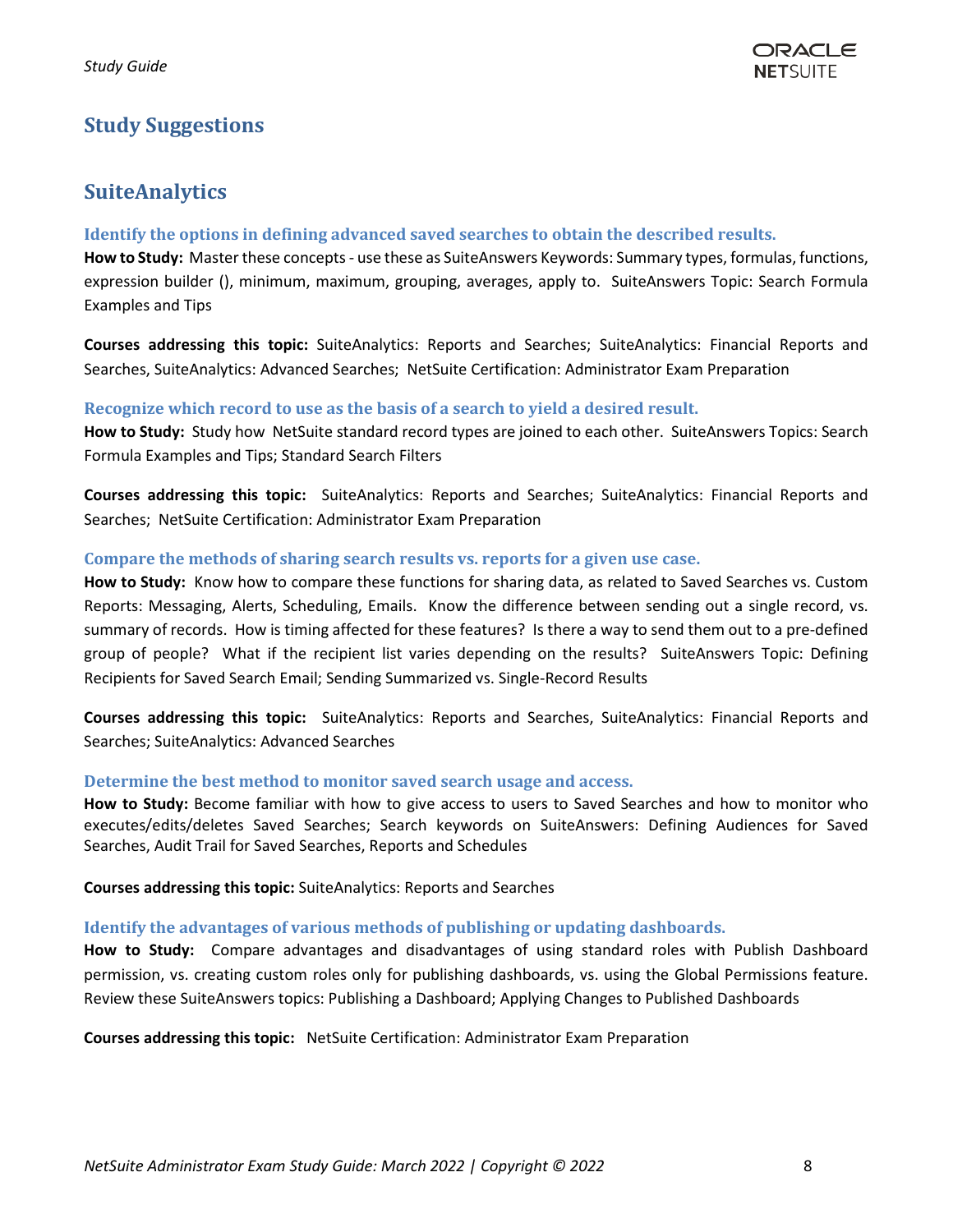## <span id="page-8-0"></span>**Compare dashboard elements to address user requirements.**

**How to Study:** Compare these dashboard elements to each other: Key Performance Indicator, Reminder, KPI Scorecard, Snapshot, KPI Meter. Know steps required to set up each of these, and the source data (does it require a saved search, or a custom report?).

**Courses addressing this topic:** SuiteAnalytics: Reports and Searches: SuiteAnalytics: Financial Reports and Searches, SuiteAnalytics: Advanced Searches

# <span id="page-8-1"></span>**SuiteBuilder**

## <span id="page-8-2"></span>**Recognize use-cases driving form selection**

**How to Study:** Know how these features work: Store Form with Record, Linked Transaction forms. Know which record types these options are available with. SuiteAnswers topics: Creating Custom Entry and Transaction Forms; Linking Transaction Forms

**Courses addressing this topic:** NetSuite Certification: Administrator Exam Preparation

#### <span id="page-8-3"></span>**Compare the considerations when setting field options at the field vs. at the form level.**

**How to Study:** Know custom field types. Know recommended practices for making fields mandatory, or setting default values, at the field level vs. at the form level. SuiteAnswers topic: Custom Check Box field default to be checked on Custom Form

**Courses addressing this topic:** NetSuite: Administrator Fundamentals; NetSuite Certification: Administrator Exam Preparation

#### <span id="page-8-4"></span>**Identify implications of various methods of restricting users to a particular custom form.**

**How to Study:** Know the difference between marking a Form "Preferred" vs. "Restricted" vs. clearing the "Enabled" column. Understand implication of hiding the custom form field. Recognize where a custom form can be marked Preferred. SuiteAnswers topic: Setting Default Forms for Roles; Defining Preferred Forms

**Courses addressing this topic:** NetSuite Certification: Administrator Exam Preparation

## <span id="page-8-5"></span>**Identify considerations and impact of creating online forms.**

**How to Study:** Identify steps to create and publish online forms, identify use cases where an online form may be used. Know how data is submitted using these online forms, and the mandatory fields for creating each. Know the 3 record types that have online form capability. SuiteAnswers topics: Enable Online Forms; Creating Online Custom Record Forms

**Courses addressing this topic:** NetSuite: Administrator Fundamentals; NetSuite Certification: Administrator Exam Preparation

#### <span id="page-8-6"></span>**Distinguish the differences between Basic and Advanced PDF printing.**

**How to Study:** Know how to add a Custom Element to a custom form, and how it is used. Know how PDF vs. HTML layout versions of printed forms differ, and when they are used. Know where the default settings are for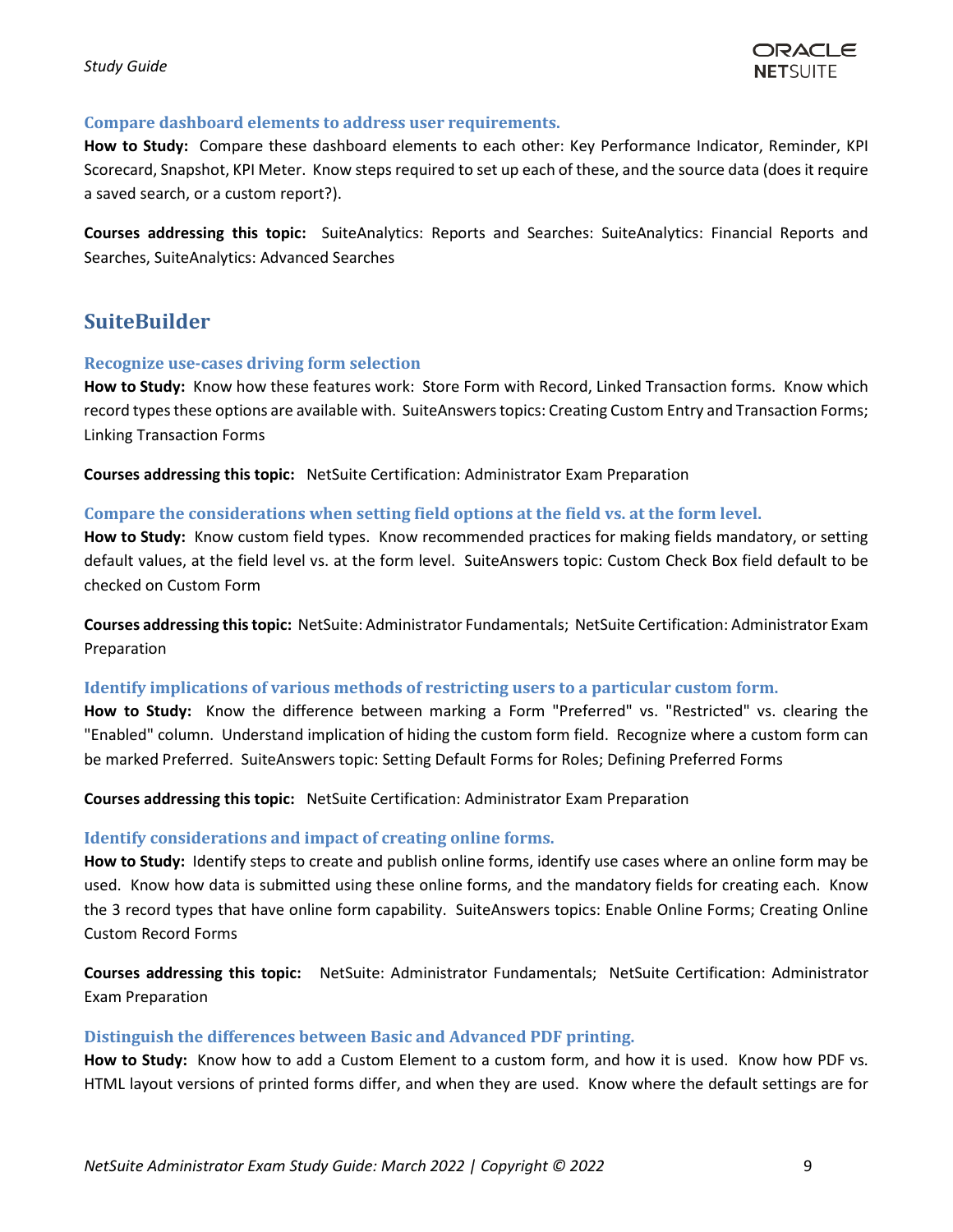the user. SuiteAnswers topics: Defining Custom Elements; Transaction Form HTML Layouts; Transaction Form PDF Layouts

**Courses addressing this topic:** NetSuite Certification: Administrator Exam Preparation

#### <span id="page-9-0"></span>**Compare differences between field display types and uses cases where appropriate.**

**How to Study:** Know these custom field options and compare them to each other: Hidden, disabled, normal, inline text. Know the difference between 1) setting field width to 0 vs. 2) hide field label. SuiteAnswers topic: Setting Display Options for Custom Fields

**Courses addressing this topic:** NetSuite: Administrator Fundamentals

<span id="page-9-1"></span>**Match custom field settings for displaying, calculating, or manipulating data from other fields or records to use cases.**

**How to Study:** Know how to use these custom field features: Filtered lists based on criteria, Dependent Dropdowns; Source data from one record to another, Formula fields. SuiteAnswers topics: Create Controlling and Dependent Dropdown Fields or Nested List; Setting Filtering Criteria; Setting Sourcing Criteria; Creating Formula Fields

**Courses addressing this topic:** NetSuite: Administrator Fundamentals

## <span id="page-9-2"></span>**Compare differences between setting "Record is Parent" vs. publishing a Sublists search.**

**How to Study:** Memorize the differences in functionality between these 2 methods of creating sublists: 1) Publish Search, or 2) Record is Parent. Which one allows creation of new records from the sublist view? Which allows Customize View option? SuiteAnswers topics: Custom Child Record Sublists; Creating Saved Searches for Custom **Sublists** 

**Courses addressing this topic:** NetSuite Certification: Administrator Exam Preparation

#### <span id="page-9-3"></span>**Identify when to use a custom record over a custom list.**

**How to Study:** Consider how these use cases may drive a Custom List vs. Custom Record design decision: dependent dropdowns, reporting requirements, need for an online form, one to many data relationships. SuiteAnswers keywords bolded above. SuiteAnswers topic: Creating Online Custom Record Forms

**Courses addressing this topic:** NetSuite Certification: Administrator Exam Preparation

#### <span id="page-9-4"></span>**Given a use case, select appropriate attributes when defining a custom record type.**

**How to Study:** Identify the UI behavior and user access as defined by the settings in the header of the Custom Record. SuiteAnswers topic: Creating Custom Record Types

**Courses addressing this topic:** NetSuite: Administrator Fundamentals; NetSuite Certification: Administrator Exam Preparation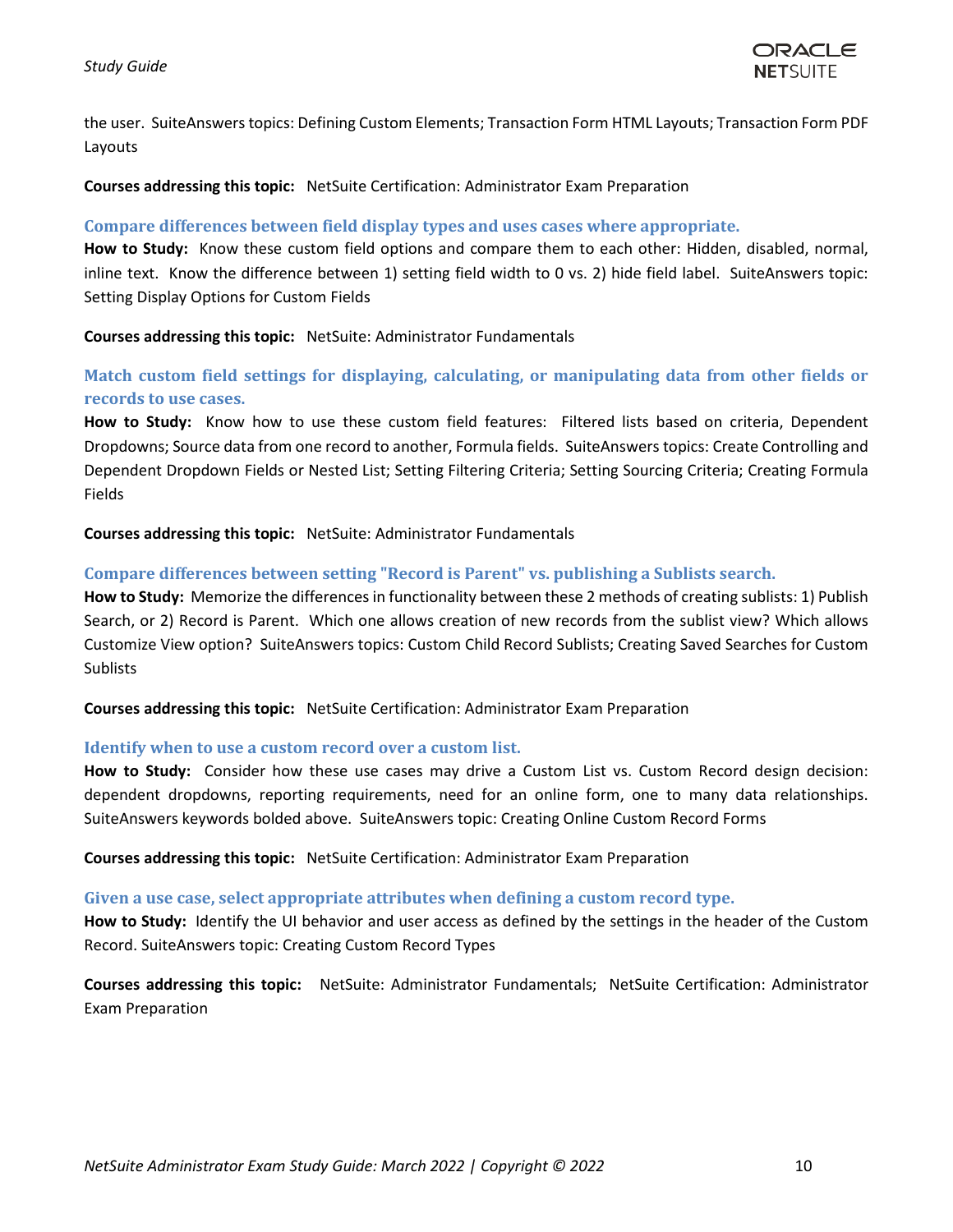

# <span id="page-10-0"></span>**SuiteCloud Platform**

## <span id="page-10-1"></span>**Order the steps in creating a SuiteFlow from a given scenario.**

How to Study: Study the various elements created as part of a workflow, and which order they are created in. SuiteAnswers topic: Creating Your First Workflow

**Courses addressing this topic:** SuiteCloud: Exploring the NetSuite Platform

## **Identify scenarios where SuiteFlow can be used to solve a user requirement.**

**How to Study:** Understand how SuiteFlow Actions and Conditions are defined, and how they work together. SuiteAnswers topics: Workflow Actions

**Courses addressing this topic:** SuiteCloud: Exploring the NetSuite Platform

## <span id="page-10-2"></span>**Identify a method for determining all the automations running for a given record.**

**How to Study:** How would an administrator identify whether a SuiteFlow or a SuiteScript is running on a record type? Where can an Administrator check on which scripts have been installed and are running in an account, as opposed to test mode? SuiteAnswers topics: Using the Scripted Records Page; Script Deployment

**Courses addressing this topic:** SuiteCloud: Exploring the NetSuite Platform

## <span id="page-10-3"></span>**Order the steps in creating or finding and installing or uninstalling a SuiteBundle.**

**How to Study:** How to install a SuiteApp/Bundle, searching for bundles in the repository, creating and installing a bundle, uninstalling a bundle. NOT ON TEST: configuration bundle. Keywords bolded above. SuiteAnswers topic: SuiteBundler Overview (and related topics)

**Courses addressing this topic:** SuiteCloud: Exploring the NetSuite Platform

## <span id="page-10-4"></span>**Compare differences between Managed vs. non-managed bundles and identify steps in updating already installed bundles.**

**How to Study:** SuiteAnswers topic: SuiteBundler Overview (and related topics); Understanding Managed Bundles

**Courses addressing this topic:** SuiteCloud: Exploring the NetSuite Platform

## <span id="page-10-5"></span>**Compare uses of SuiteTalk SOAP Web Services, SuiteScript, ODBC/SuiteAnalytics Connect and CSV Import to manage data in NetSuite.**

**How to Study:** Contrast these features in their uses, and limitations for managing data. You will be given business use cases and will select which feature can be used to meet the requirement. Focus on: data import, data update, single sign-on, data validation, business process automation, triggers.

**Courses addressing this topic:** SuiteCloud: Exploring the NetSuite Platform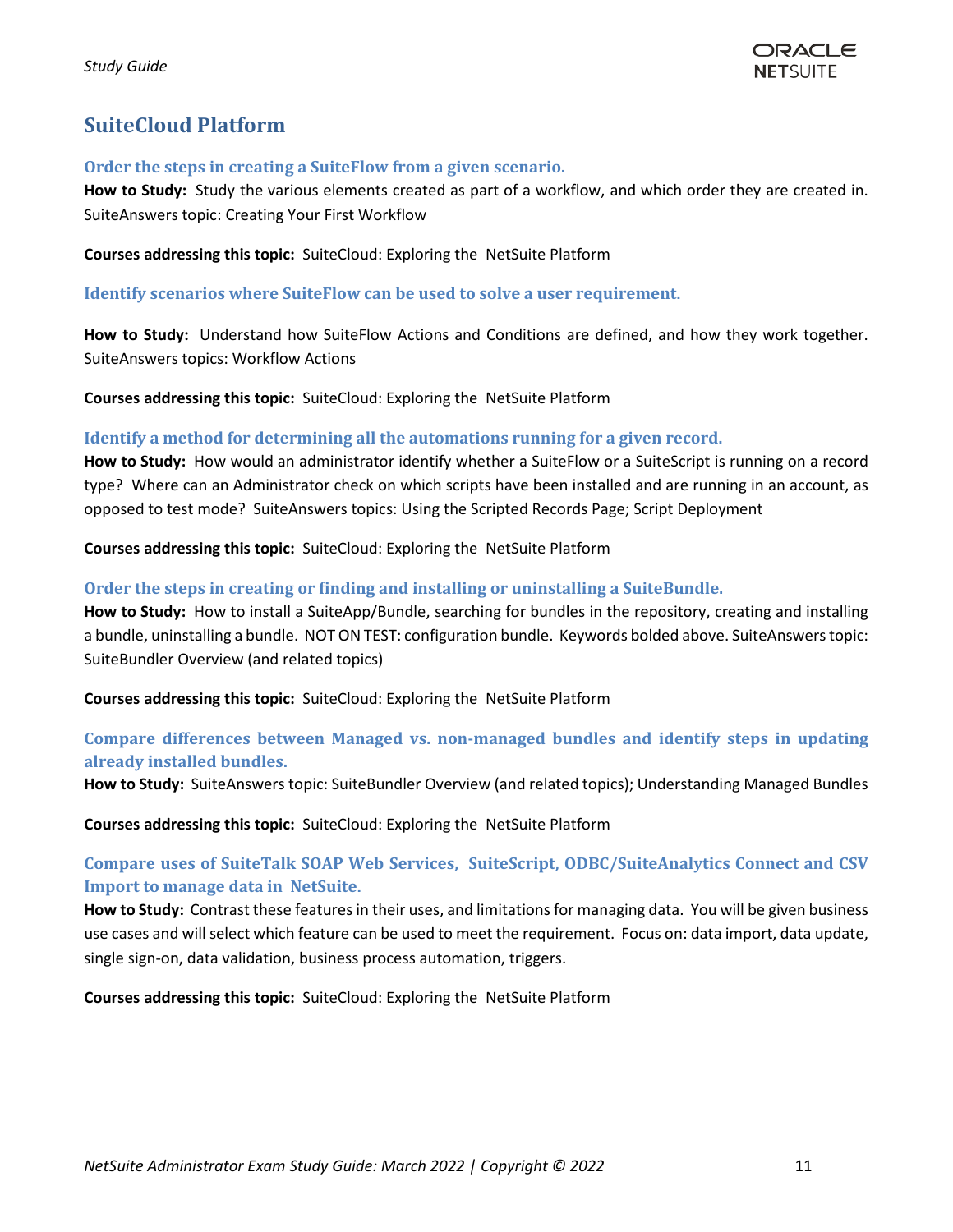# <span id="page-11-0"></span>**Setup and Administration**

<span id="page-11-1"></span>**Recognize recommended NetSuite practices for creating and assigning custom roles and use of Global Permissions and Core Administrator Permission.** 

**How to Study:** Know how custom roles are based upon Centers. Know why it is always recommended to create custom roles, rather than just assign the standard role. SuiteAnswers topics: Managing NetSuite Roles; Understanding NetSuite Permissions, Using the Global Permissions feature; Best Practices for NetSuite Administrators (Intermediate) - SuiteWorld 2012, Core Administration Permissions

**Courses addressing this topic:** NetSuite: Administrator Fundamentals

<span id="page-11-2"></span>**Identify how subsidiary access is defined on custom roles and impact of subsidiary on entity records. How to Study:** SuiteAnswers topics: Permissions and Restrictions; Associating Subsidiaries with Entities; Creating Intercompany Customers and Vendors; Controlling Employee Access to Subsidiaries

**Courses addressing this topic:** NetSuite: Administrator Fundamentals

#### <span id="page-11-3"></span>**Recognize best practices around the use of the Administrator Role.**

**How to Study:** It is recommended that you have two Administrators, but they do not use the Administrator role for their everyday access. SuiteAnswers topic: Best Practices for NetSuite Administrators (Intermediate) - SuiteWorld 2012

**Courses addressing this topic:** NetSuite: Administrator Fundamentals; NetSuite Certification: Administrator Exam Preparation

<span id="page-11-4"></span>**Identify how role options affect the records, searches, and forms to which a user will have access.**

**How to Study:** Review Forms and Searches tabs in Custom role screen. SuiteAnswers topics: Permissions and Restrictions

**Courses addressing this topic:** NetSuite Certification: Administrator Exam Preparation

## <span id="page-11-5"></span>**Identify considerations of assignment of limited access or custom role to Vendor, Partner, Customer, or Employee.**

**How to Study:** SuiteAnswers topics: Assigning the Advanced Partner Center Role; Assigning Roles to Vendors; Giving Customers Access; Employee Center Role, The Partner Center Role

**Courses addressing this topic:** NetSuite: Administrator Fundamentals

## <span id="page-11-6"></span>**Recognize the capabilities of the Multi-language feature.**

**How to Study:** SuiteAnswers topics: Multi-Language Names and Descriptions; Choosing a Language for Your NetSuite User Interface; Setting Up Multiple Languages

**Courses addressing this topic:** NetSuite: Administrator Fundamentals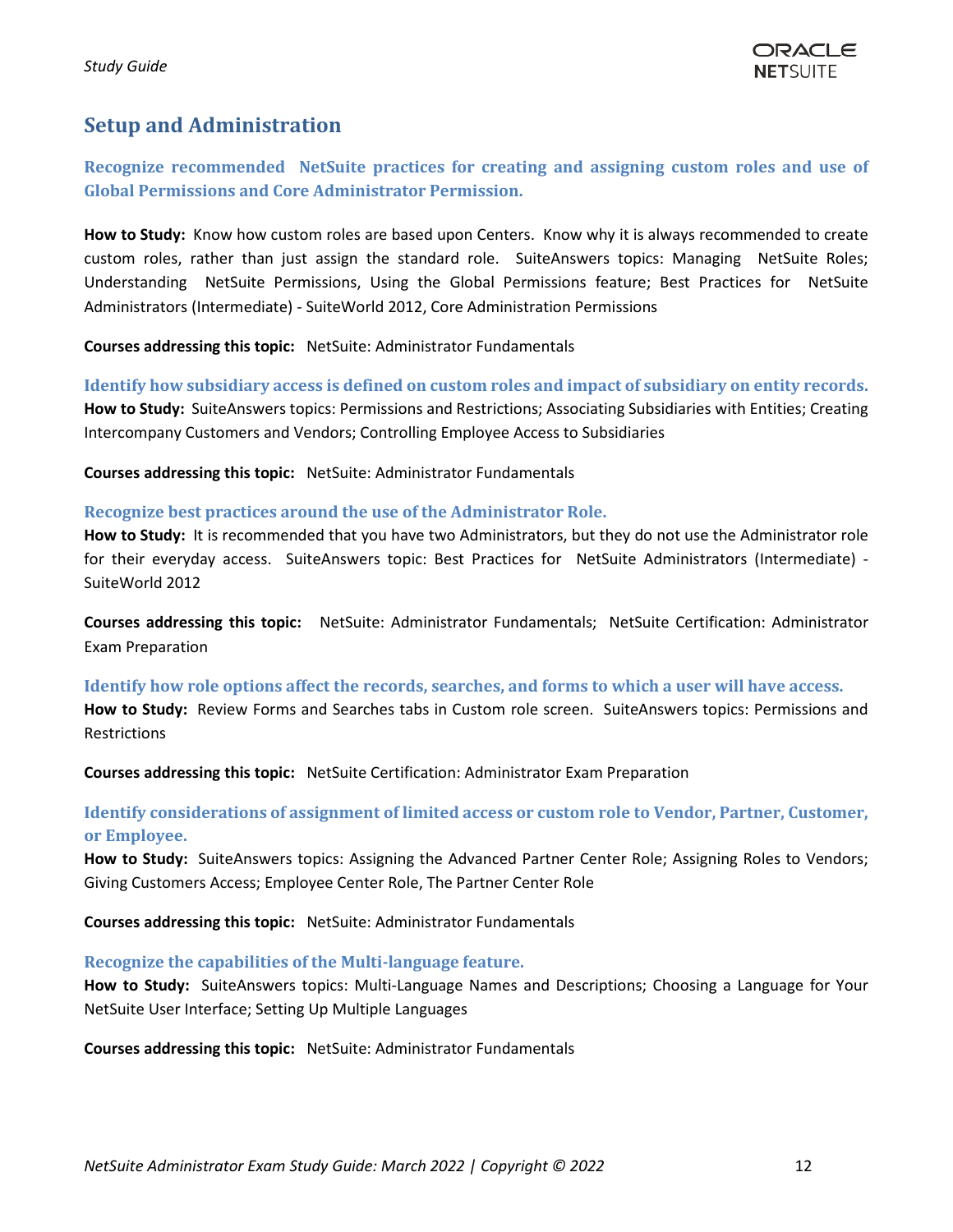

## <span id="page-12-0"></span>**Recognize NetSuite recommended practices around managing NetSuite environments (Sandbox, Production, Release Preview).**

**How to Study:** SuiteAnswers keyword: Sandbox refresh, Release Preview. SuiteAnswers topics: Best Practices for NetSuite Administrators (Intermediate) - SuiteWorld 2012

**Courses addressing this topic:** NetSuite: Administrator Fundamentals

#### <span id="page-12-1"></span>**Determine the proper use of advanced options in CSV Import and SuiteCloud Plus.**

**How to Study:** Topics include: Advanced Options in CSV tool: multi-threading, CSV mapping options: default values, internal|external|name ID options. Best practices around system notes in CSV import. Where else are there CSV import options, besides the main CSV import tool? Who has access to checkbox to run scripts against the import? SuiteAnswers keywords bolded above. SuiteAnswers topics: Webinar: Easy Data Migration with NetSuite CSV Imports; Guidelines for using CSV import tool for data imports

**Courses addressing this topic:** NetSuite Certification: Administrator Exam Preparation

#### <span id="page-12-2"></span>**Analyze an error in the CSV Import process to determine the appropriate resolution.**

**How to Study:** Common errors: required field is null, read-only field, invalid reference (spelled item name wrong, e.g.)

**Courses addressing this topic:** NetSuite: Administrator Fundamentals

# <span id="page-12-3"></span>**Data Security**

## <span id="page-12-4"></span>**Identify methods for controlling access to File Cabinet.**

**How to Study:** Know these methods of working with the NetSuite File Cabinet: File Cabinet, Group access, available without login, publish the URL internal vs. external. SuiteAnswers topic: Working with the File Cabinet

**Courses addressing this topic:** NetSuite Certification: Administrator Exam Preparation

**Identify available security controls for user login, including Two-Factor Authentication and Single Sign-On.**

**How to Study:** User login security: password reset, User security question, weak/strong password, forced changes, authentication options, minimum password length, etc. Search SuiteAnswers keywords: Password security, Best Practices for NetSuite Administrators (Intermediate) - SuiteWorld 2012

**Courses addressing this topic:** NetSuite Administrator Fundamentals, NetSuite Certification: Administrator Exam Preparation

## **Identify setup for Two-Factor Authentication and Single Sign-On.**

**How to Study: Search keywords on SuiteAnswers:** Two-Factor Authentication (2FA), Managing Two-Factor Authentication, Authentication Overview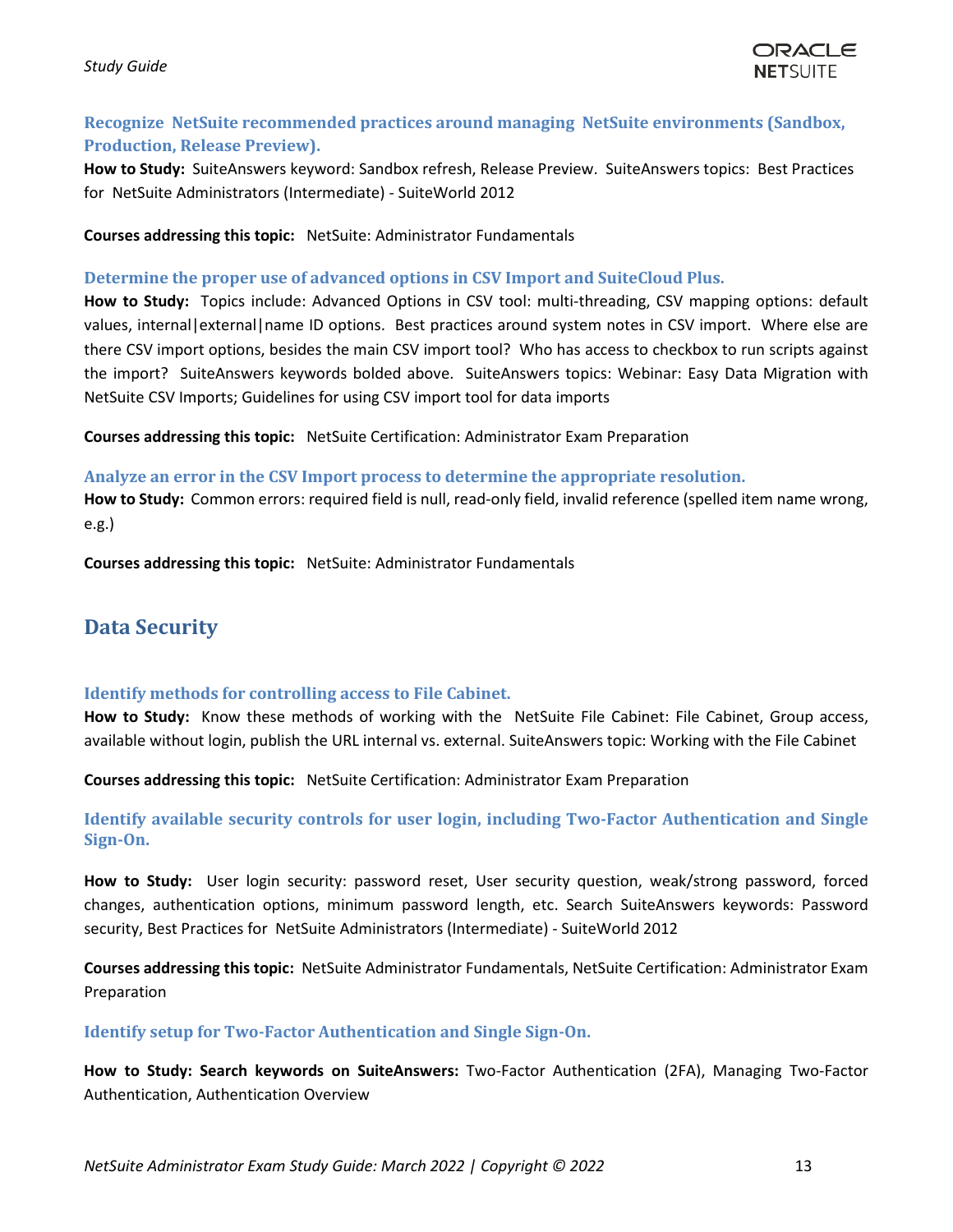

#### **Courses addressing this topic:** NetSuite Administrator Fundamentals (Security Considerations module)

#### <span id="page-13-0"></span>**Recognize permissions with high levels of data access.**

**How to Study:** SuiteAnswers topic: Best Practices for NetSuite Administrators (Intermediate) - SuiteWorld 2012

**Courses addressing this topic:** NetSuite Certification: Administrator Exam Preparation

#### <span id="page-13-1"></span>**Identify the strategies to manage data security risks when an employee leaves.**

**How to Study:** SuiteAnswers topic: Best Practices for NetSuite Administrators (Intermediate) - SuiteWorld 2012; Terminating an Employee; Using the Login Audit Trail

**Courses addressing this topic:** NetSuite Certification: Administrator Exam Preparation

## <span id="page-13-2"></span>**Identify impact of changing field values on reporting.**

How to Study: Impact of changing fields such as, Accounts on the Item record after the Items have been sold; changing the manager on employee record does not change historic manager on time entries; managers for sales reps--how does this impact on sales reports?

**Courses addressing this topic:** NetSuite Certification: Administrator Exam Preparation

# <span id="page-13-3"></span>**Working with NetSuite**

#### <span id="page-13-4"></span>**Identify how to view or change system alert email notifications.**

**How to Study:** SuiteAnswers topic: Using System Alerts; Setting Email Preferences; Configuring Administrative Notifications

**Courses addressing this topic:** NetSuite Certification: Administrator Exam Preparation

## <span id="page-13-5"></span>**Recognize recommended steps in the New Release Test Plan.**

**How to Study:** SuiteAnswers topics: Overview of Release Preview; Accessing Your Release Preview Environment; Preparing for Testing; Recommended Test Plan; More New Release Resources; Functionality Available for Testing; How to Report Release Preview Issue; Understanding NetSuite Environments

**Courses addressing this topic:** NetSuite: Administrator Fundamentals

#### <span id="page-13-6"></span>**Given a scenario, determine what information is needed to troubleshoot a problem.**

**How to Study:** SuiteAnswers topics: Troubleshooting Performance Issues; Admin Notifications and status. NetSuite.com; Create a portlet that will show status. NetSuite.com; Increasing Speed and Performance in NetSuite; Improving Client Performance; Optimizing Custom Form Performance

**Courses addressing this topic:** NetSuite: Administrator Fundamentals

#### <span id="page-13-7"></span>**Identify how to determine how many licenses are provisioned and number of licenses being used.**

**How to Study:** SuiteAnswers topics: Checking the User License Count; Full Access User and Employee Center Licenses Usage Count; Roles That Do Not Use Up Full User License